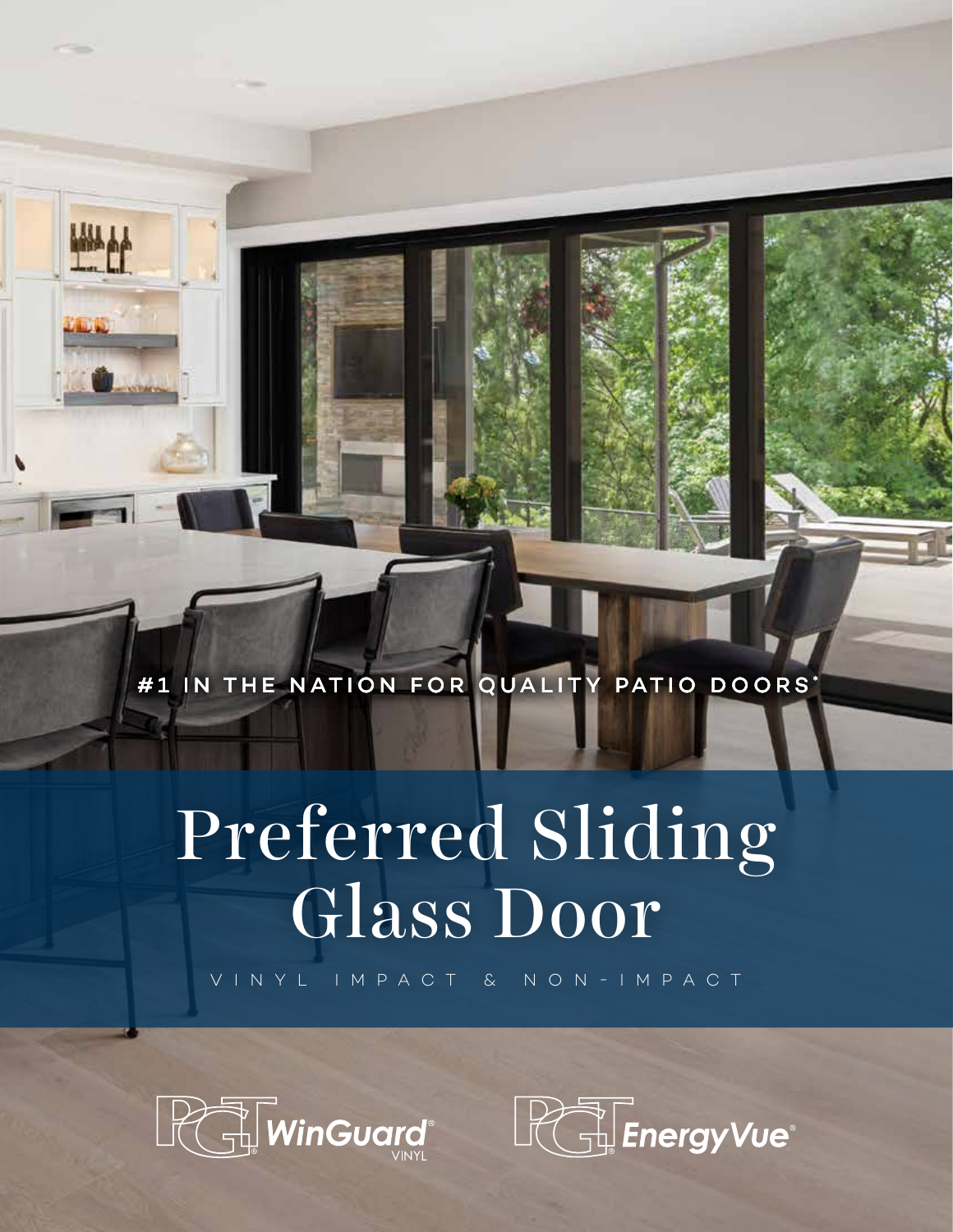## Designed for panoramic views.

## INTRODUCING PGT® VINYL SLIDING GLASS DOORS.

#### OUR DOORS AT-A-GLANCE



### PREFERRED SLIDING GLASS DOOR

This door delivers exceptional safety, strength, and energy efficiency—with beautiful options that reflect your home's personality.

EnergyVue® SGD5470 (Non-Impact) WinGuard® Vinyl SGD5570 (Impact-Resistant)

The vinyl Preferred Sliding Glass Door is available with either non-impact or impact-resistant glass. The non-impact version, better known as EnergyVue®, is built for longevity. WinGuard® Vinyl, our impact-resistant line, helps protect your loved ones from the toughest weather conditions, would-be intruders, and noise pollution. WinGuard® Vinyl also helps protect your wallet by potentially lowering your insurance premiums while your home's value increases.

Both products provide outstanding energy efficiency thanks to their multi-chambered vinyl frames that deflect solar heat gain and help reduce your energy bills. Combine this construction with our premium options, and you can also achieve ENERGY STAR® ratings to lower your bills even more.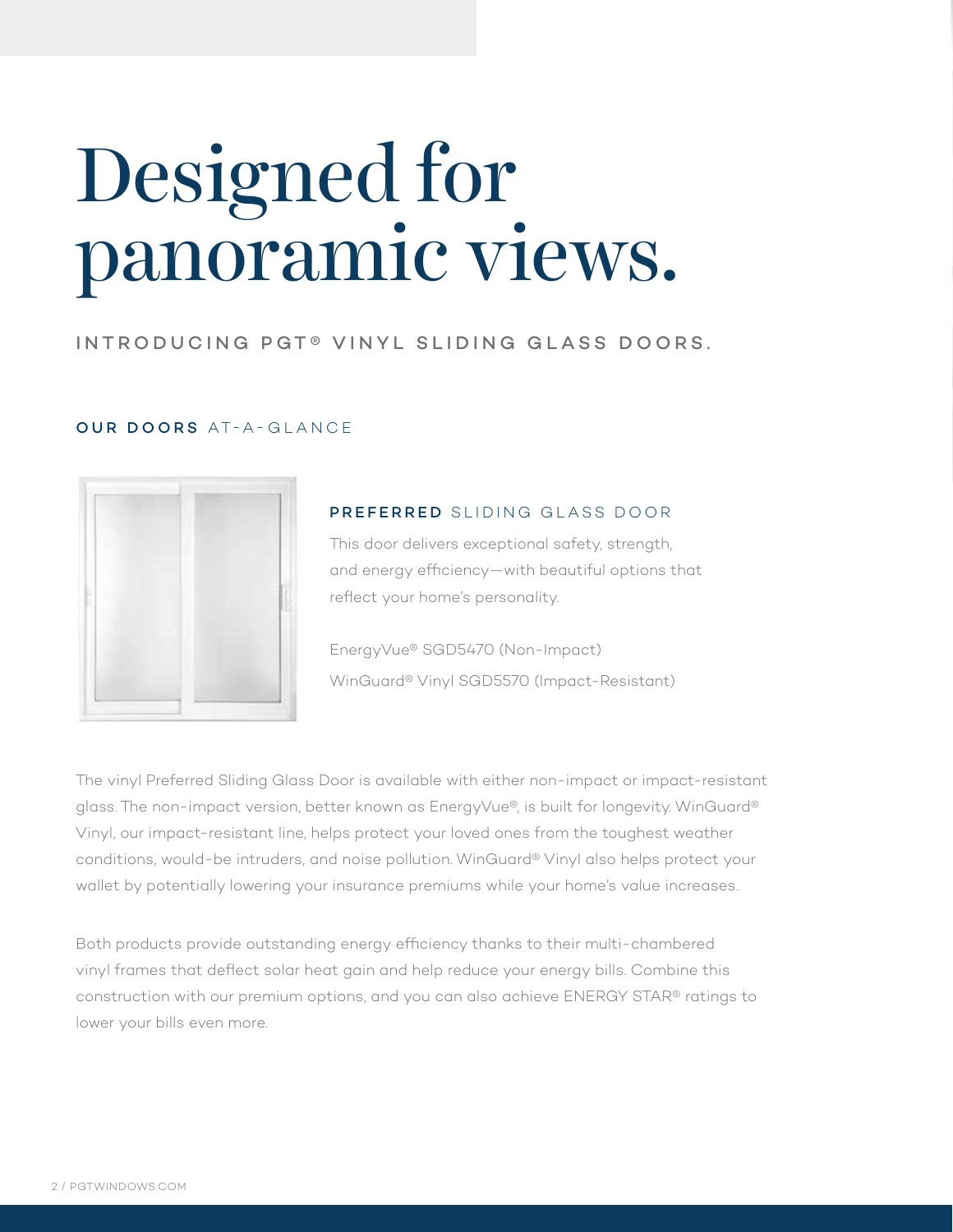

#### DOORS PUT TO THE TEST

All PGT® products are continuously tested, certified, approved, and rated by the industry's most respected, accredited organizations like Miami-Dade Notice of Acceptance, AAMA Tested/Keystone Certified, Florida Product Approval, ENERGY STAR®, National Fenestration Rating Council (NFRC), Texas Department of Insurance, and Sound Transmission Class (STC).

#### STANDARD FEATURES

This door comes standard with a white frame, ideal for new construction and remodeling/ replacement projects. In terms of glass, EnergyVue® is equipped with tempered insulated glass while WinGuard® Vinyl comes standard with laminated insulated glass.

- Customizable for your project with multi-panel, by-pass, or pocket configurations
- Multi-chambered vinyl frame construction can improve energy efficiency substantially
- Heavy-duty tandem rollers offer easy opening and closing
- Dual-point locking system provides enhanced strength and security
- Hidden installation/assembly screws create a sleek, clean appearance

#### PREMIUM OPTIONS

- 90° or 135° corner door meet configurations
- High-performance Low-E
- Various hardware colors/handles
- Privacy glass
- Popular glass tints
- Grid styles and patterns
- Energy-efficient options like argon gas

#### FRAME COLORS



#### FRAME COLOR

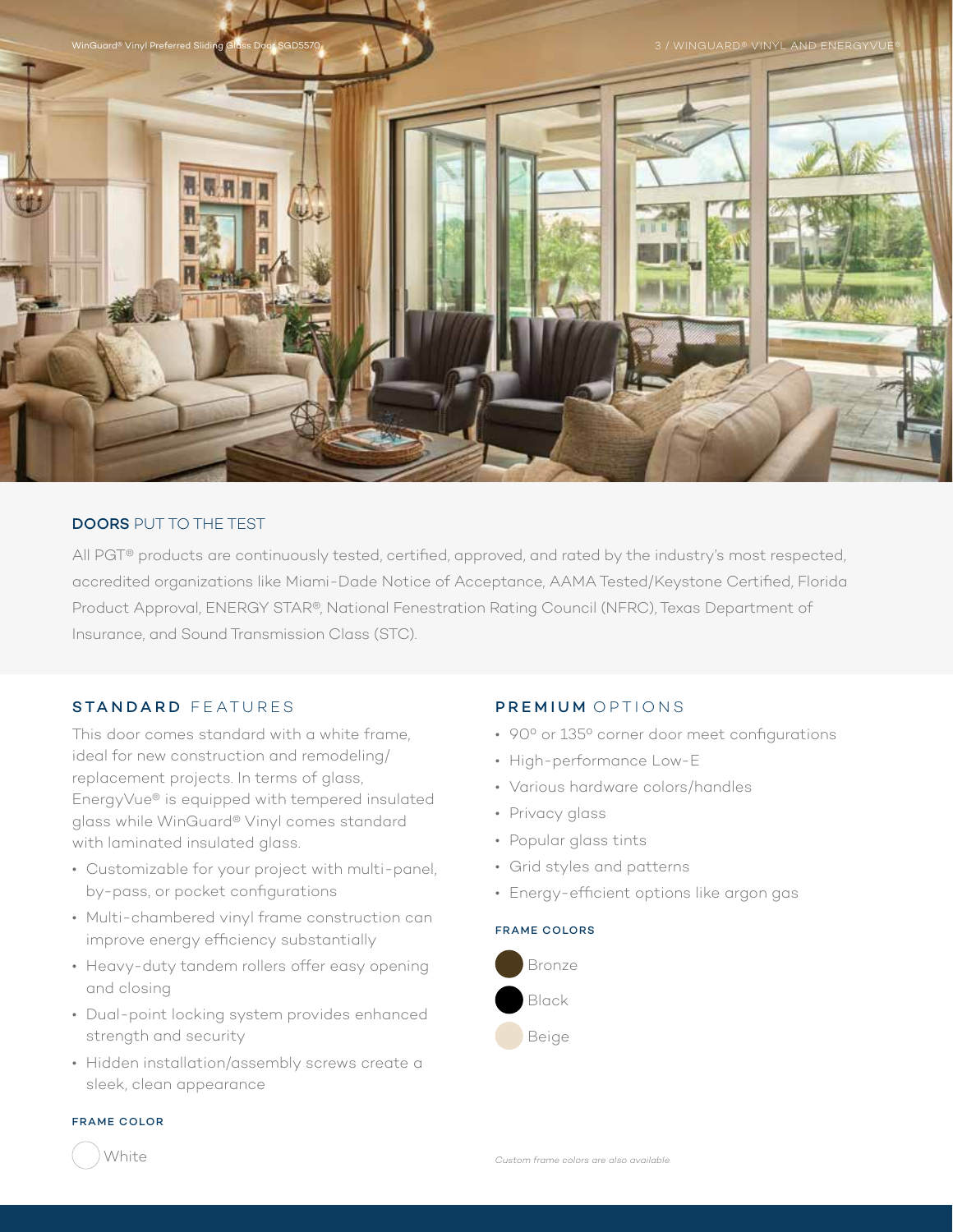## Preferred Sliding Glass Door.

## PGT® ENERGYVUE™ SGD5470 | WINGUARD® VINYL SGD5570

- #1 in the Nation for Quality Patio Doors\*
- Multi-chambered vinyl frame provides outstanding energy efficiency
- Features added security by restricting panels from being lifted off the tracks
- Smooth fingertip operation and whisper quiet
- Provides a great source of natural light



### ENGINEERED FOR EXCELLENCE

1. FULLY WELDED

Creates a strong seal









4. CONCEALED ANCHOR LOCATIONS



5. TANDEM ROLLER ASSEMBLY



3. OPTIONAL LOCKING RECESSED PULL Provides a sleek appearance



*\*2019 Builder Brand Use Report.*





Easily removable interlock adapter for interchangeable and reversible

4 / PGTWINDOWS.COM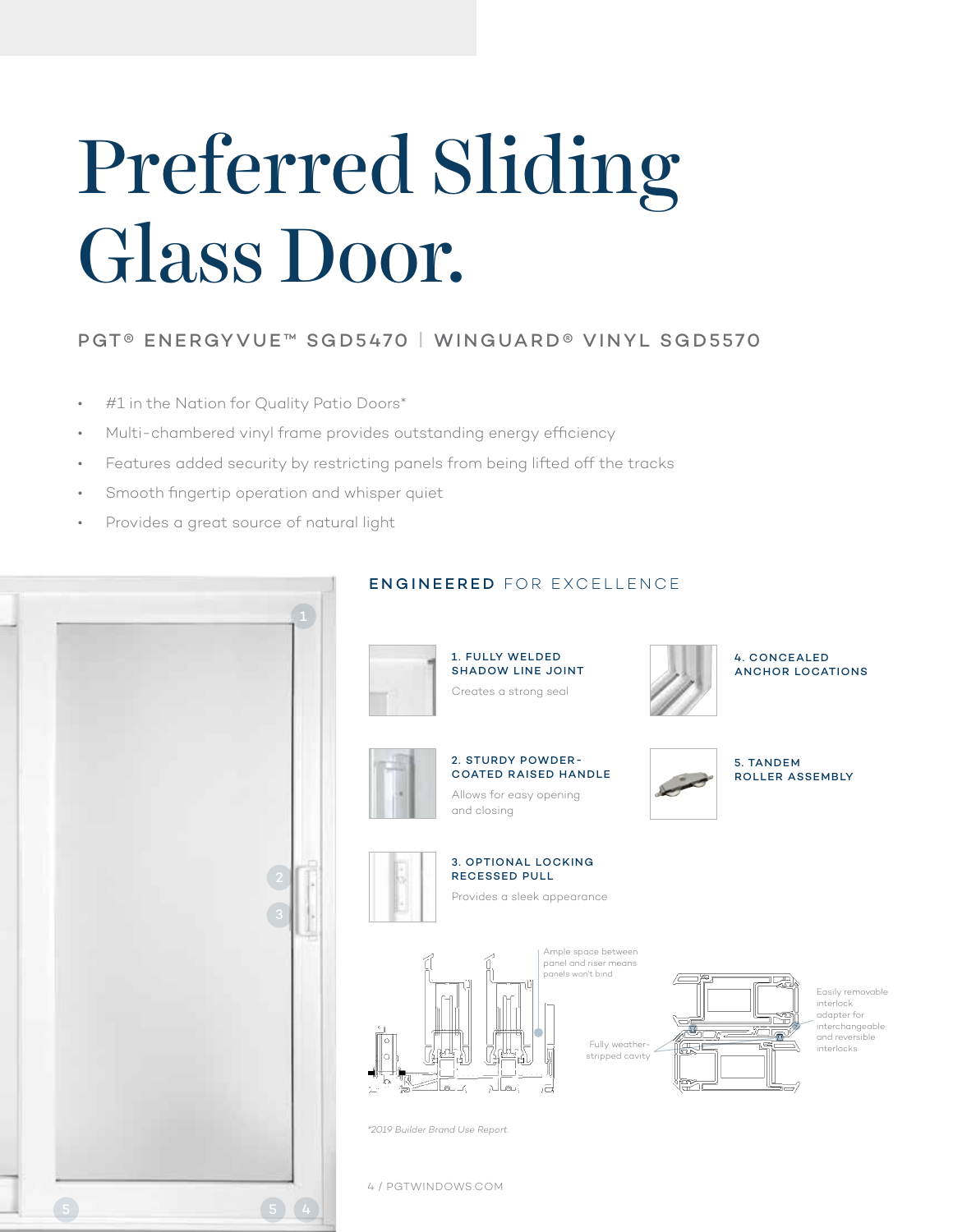O

Đ

в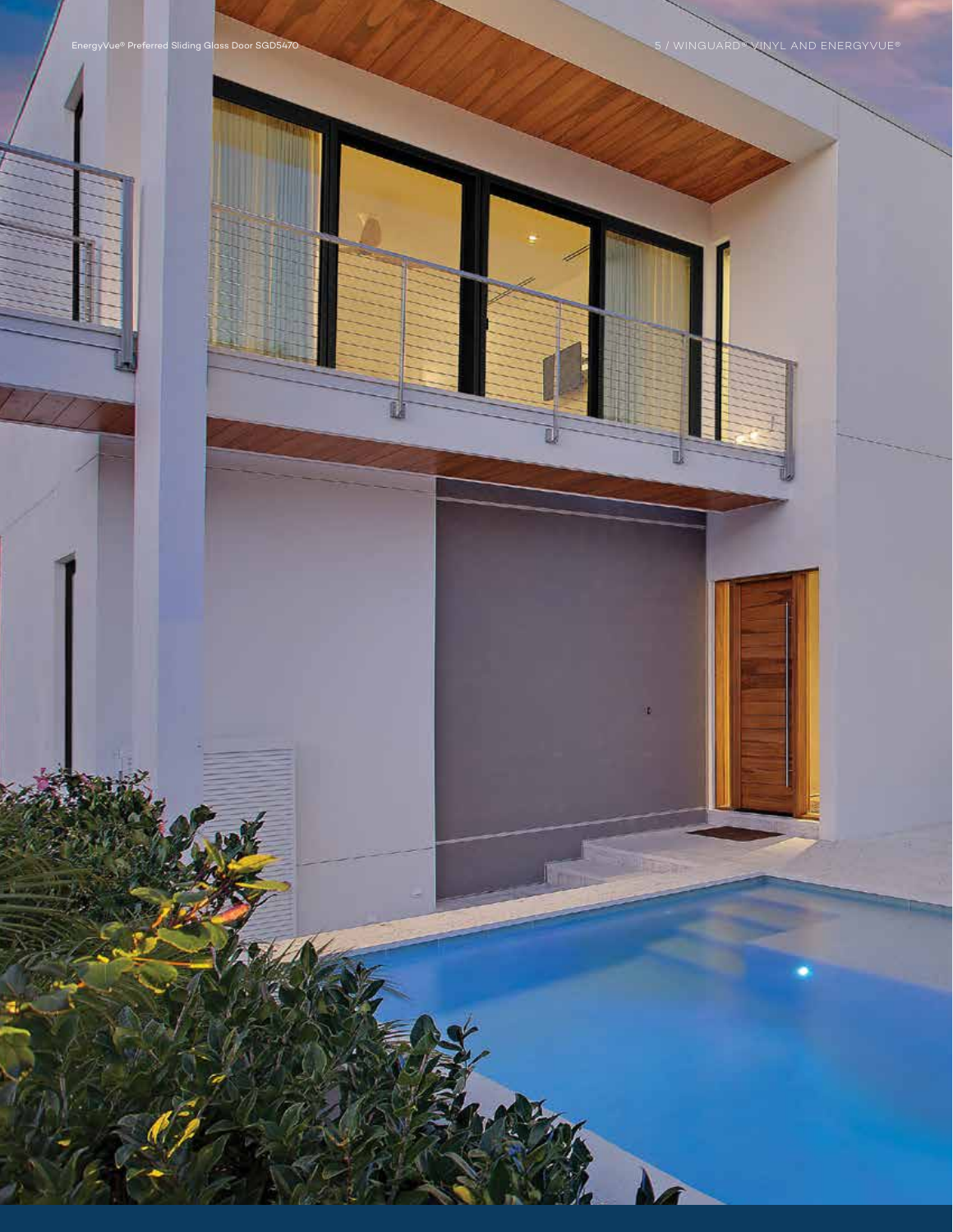# **#1 IN THE NATION FOR QUALITY PATIO DOORS\***

**Harry Street Ea**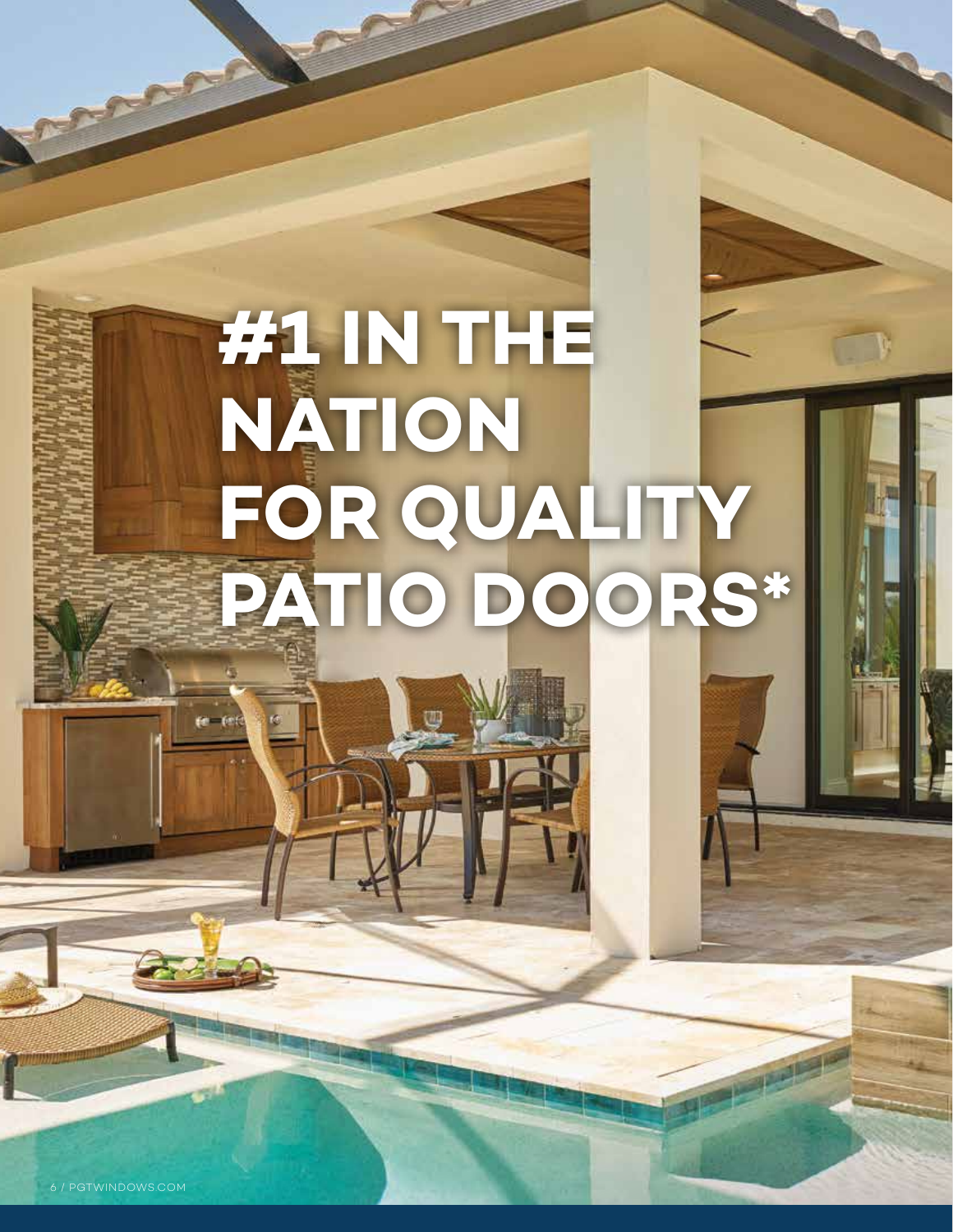